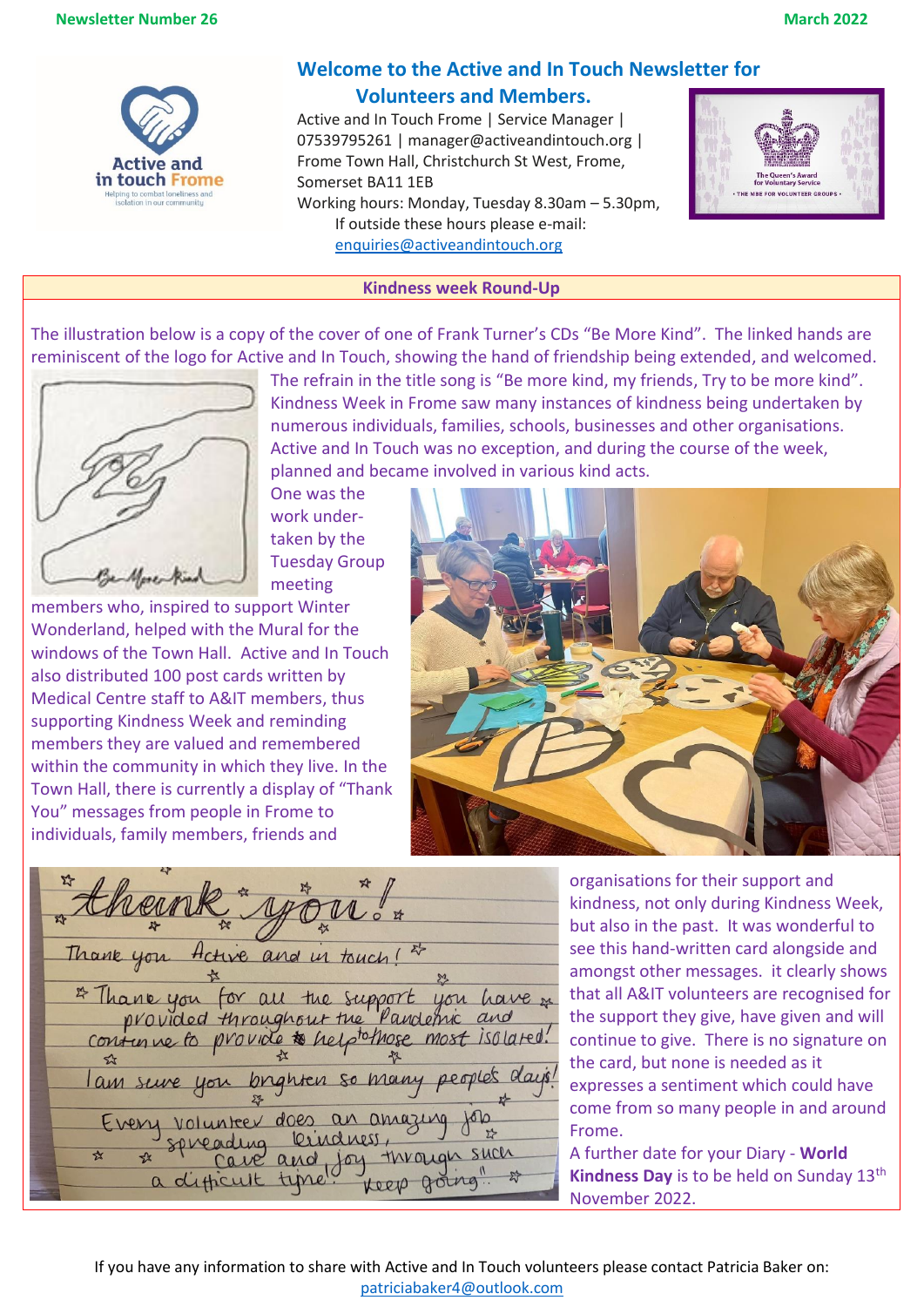### **Active and In Touch is Frome Medical Practice's Charity of the Year**

Many of you will already have seen or heard this great news already, but just in case you haven't, Frome Medical Practice has identified Active and In Touch as its **Charity of the Year.** Kevin Sivell, Frome Medical Practice's Charity Champion said "We are delighted to be working with Active and In Touch as our Charity of the Year. The purpose of the charity aligns closely with the work we do as a practice on building connections and we know what a positive impact one-to-one befriending can have on someone's health and wellbeing. We hope that over the course of the next few months we can both fundraise for Active and In Touch and also help raise awareness of the charity, the volunteering opportunities that



they have and the support they are able to offer to local people".

Dougie Brown responded "We are thrilled that Active and In Touch has been named as tne Frome Medical Practice Charity for 2022. Over 70% of our members are referred to us by the Health Connections Team and our unifying purpose is to improve the health and wellbeing of individuals, so working together is a perfect fit and will help enable us to continue to tackle isolation and loneliness".

This new partnership has already been seen in action with the co-operation between A&IT and FMP in writing and delivering post

cards to members during Kindness Week. Above, Dougie with Andrew Hull, Training and Development Co-ordinator, and other FMP staff. Thanks to Karen Creffield, Practice Manager for liaising with Active and In Touch.

#### **And finally a great act of generosity and kindness …**

The Coventry Building Society has been a long-term friend and supporter of Active and In Touch. It is wonderful that their commitment to the Charity continues. Earlier in the year, as a result of their 2021 Christmas Raffle, the team at the

Coventry presented a cheque to the value of two thousand and twenty one pounds to Di Roberts who received it on behalf of A&IT. This generous donation comprised approximately £1,700 raised by the Raffle, with the remaining amount being given by the Coventry Building Society in order to make it up to £2021, thus also recognising the year. Sincere thanks to all at The Coventry for their generosity and kindness. This much appreciated



funding will help to continue combatting isolation and loneliness in Frome.